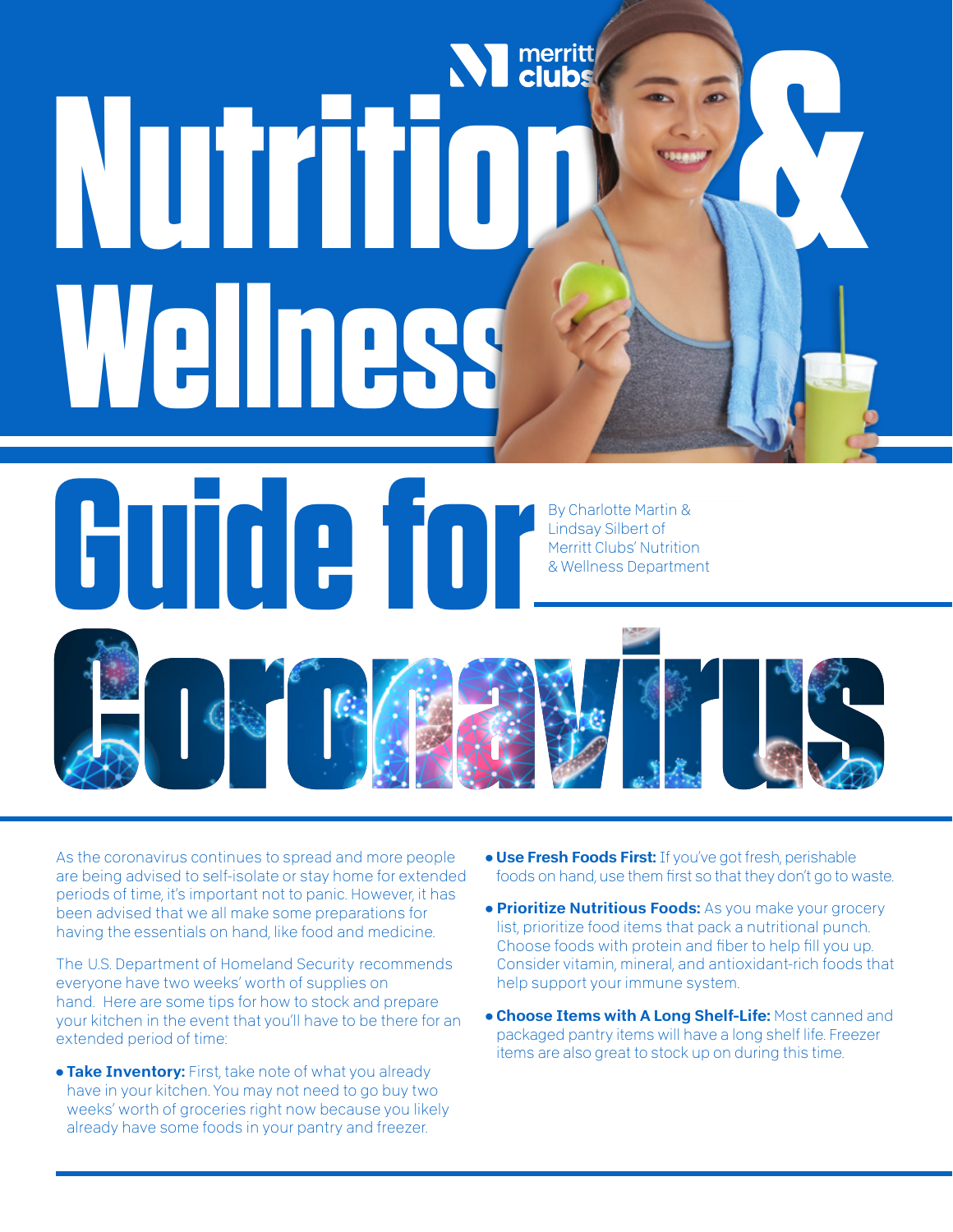# **Healthy Grocery List**

*In need of ideas? Here's a list of nutrient-dense, longlasting food items to consider adding to your grocery list.*

#### Frozen Foods

- **Frozen fruit & veggies:** Frozen fruits and veggies get an under-served, bad reputation. They're typically as, and in some cases more, nutritious than their fresh counterparts. Bags of frozen mixed fruit are great for adding to smoothies. Consider a frozen riced cauliflower to make an easy cauliflower fried rice. You can also get frozen chopped spinach or kale to add to your morning smoothie.
- **Frozen proteins:** Frozen turkey or chicken burgers can be a great lean-protein source that's easy to heat up in a skillet, no grill necessary. And don't forget about frozen seafood. Frozen shrimp are perfect for throwing into a cauliflower fried rice or easy weeknight stir-fry recipe.
- **Frozen meals:** Like frozen produce, ready-made, microwaveable meals often get a bad rap. They used to be notoriously high in sodium and often fat, but you can now find healthy options, like Healthy Choice Power Bowls and Amy's Light & Lean meals.
- **Bread:** Bread typically isn't found in the freezer; however, you can make your bread loaf last longer by storing it there. If you're looking for a healthy bread option, Food for Life sprouted bread is always found in the freezer section and it's one of the most nutrient-dense, added-sugar-free breads out there.
- **Frozen treats:** If you're going to be stuck at home for an extended period of time, it's important not to deny yourself of some treats and sweets! If you're looking for a lighter treat that still delivers on taste and satisfaction, grab a box of Yasso frozen Greek yogurt bars.



#### Canned Goods

- **Plant-based proteins:** Now would be a great time to add more plant-based proteins to your diet, since many of them are shelf-stable. Canned black beans, chickpeas, and lentils make for an excellent fiber-rich protein source.
- **Canned seafood:** The US Dietary Guidelines recommend that everyone get at least two meals of a variety of seafood each week. Adding canned or pouched fish like tuna or salmon to your grocery list is a great way to meet this recommendation. Be sure to choose varieties that are canned in water instead of oil.
- **Soups:** Canned soup is an extremely convenient meal that can be nutrient dense and even hydrating. Choose water- or broth-based soups instead of cream-based ones to lower fat and calorie content. Also, look for reduced-sodium varieties.

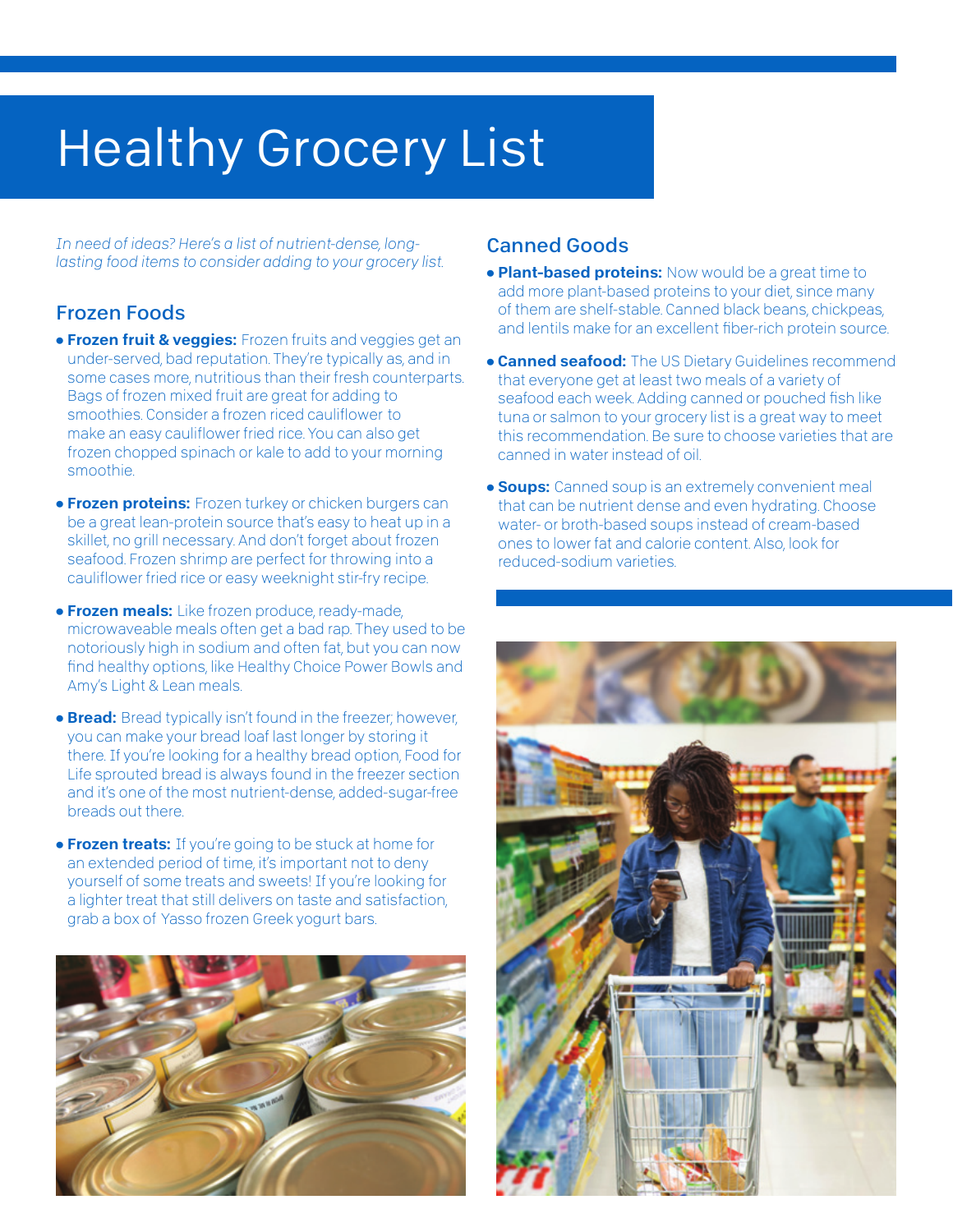## Healthy Grocery List

### Other Pantry Items

- **Legume-based pastas:** These pastas often have (at least) double the protein and fiber of regular pastas because they're made from legumes, like chickpeas, black beans, lentils, and/or edamame. You can usually find at least one of these brands (i.e. Barilla, Banza) at your local grocery store.
- **Oats:** Oats are a super versatile, fiber- and protein-rich food that can be cooked stovetop (or microwave), or be incorporated into a variety of recipes, like muffins, smoothies, overnight oats, and more.
- **Quinoa:** Quinoa is another protein- and fiber-rich grain that serves as an excellent base for a variety of meals. You can combine cooked quinoa with a variety of canned goods, like black beans, corn, and fire-roasted tomatoes, for an easy lunch or dinner.
- **Jarred foods:** Marinara sauce and salsa are great, longlasting condiments that can be used to spice up any boring meal. Try topping a cooked frozen turkey burger with some salsa or tossing legume-based pasta with marinara sauce for an easy 2-ingredient meal. Be sure to look for unsweetened marinara sauce, like Rao's or Victoria's.
- Nuts & nut butters: Nuts are rich in protein, fiber, and heart-healthy fats. You can eat nuts on their own as a snack or incorporate them into a DIY snack mix (with airpopped popcorn and freeze-dried fruit). As for nut butter, add it to a smoothie, spread it onto a piece of toast, or use it as a dipper for apple slices. Just be sure to choose unsweetened varieties.
- **Snack items:** The possibilities for shelf-stable snack items are endless. Air-popped popcorn, jerky, almond flour crackers, nuts, and bars (like RXBARS) are just some of the snack items that will last in your pantry for at least month.

## Longer-Lasting Perishables

*The items listed above are guaranteed to last the longest; however, there are some perishable items that typically last beyond a couple of weeks.*

- **Eggs:** Eggs generally last 3 to 5 weeks in the refrigerator. Store them on a shelf in the main body of the refrigerator instead or on the refrigerator door to maintain optimal freshness.
- **String cheese and shredded cheese:** String cheese is a convenient and protein-rich snack that often lasts at least a month. Same goes for most shredded cheeses, which last even longer when stored in the freezer.
- **Fruits:** Some fresh fruits last longer than others. Apples and citrus fruits, like lemons, limes, and oranges, usually last well beyond two weeks.
- Vegetables: Potatoes of any kind (white, sweet, etc.), onions, and garlic last well beyond a month when stored correctly. Onions and garlic last longest when stored outside of the fridge, and potatoes last longest when stored at room temperature in a cool, dry, and wellventilated area.